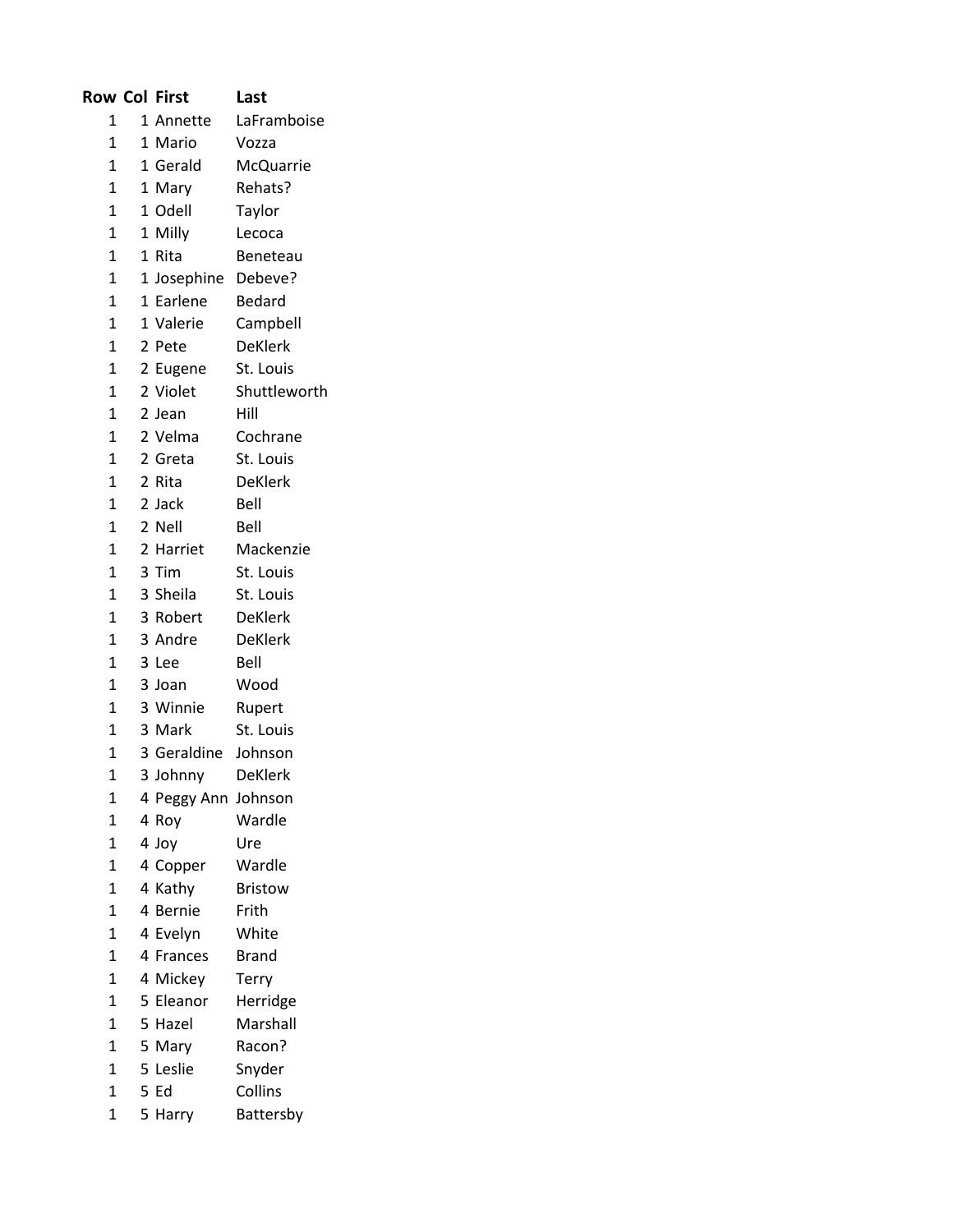| 1                       | 5 Kevin           | Hall           |
|-------------------------|-------------------|----------------|
| 1                       | 5 Jessie          | <b>Banwell</b> |
| $\mathbf{1}$            | 5 Ann             | Herridge       |
| 1                       | 5 Ruth            | Battersby      |
| 1                       | 6 Irene           | Robert         |
| 1                       | 6 Douglas         | Watson         |
| $\mathbf 1$             | 6 Joyce           | Ukrainec       |
| $\mathbf 1$             | 6 Donald          | Shuttleworth   |
| $\mathbf 1$             | 6 Nelson          | Mackenzie      |
| $\mathbf{1}$            | 6 Jean            | Young?         |
| 1                       | 6 Lorna           | Robert         |
| 1                       | 6<br><b>Brian</b> | Lemire         |
| $\mathbf 1$             | 6 Jim             | Reeb           |
| $\mathbf 1$             | 6 Eleanor         | Watson         |
| $\overline{2}$          | 1 Doris           | Ure            |
| $\overline{\mathbf{c}}$ | 1 Robbie          | Watson         |
| $\overline{c}$          | 1 Tom             | Wright         |
| $\overline{\mathbf{c}}$ | 1 Margaret        | Frith          |
| $\overline{\mathbf{c}}$ | 1 Ada             | Wright         |
| $\overline{\mathbf{c}}$ | 1 June            | Noble          |
| $\overline{\mathbf{c}}$ | 1 Patricia        | Frith          |
| $\overline{\mathbf{c}}$ | 1 Elmer           | Ure            |
| $\overline{c}$          | 1 Victor          | Quick          |
| $\overline{\mathbf{c}}$ | 1 Bonnie          | <b>Brand</b>   |
| $\overline{\mathbf{c}}$ | 2 Dora            | Reeb           |
| 2                       | 2 Joan            | <b>Boyes</b>   |
| $\overline{c}$          | 2 Joyce           | Johnson        |
| $\overline{\mathbf{c}}$ | 2 Janet           | <b>Boyes</b>   |
| $\overline{c}$          | 2 Roger           | <b>DeGuire</b> |
| $\overline{2}$          | 2 Agnes           | Hartley        |
| $\overline{c}$          | 2 Catherine       | Frith          |
| $\overline{\mathbf{c}}$ | 2 Laura           | <b>DeGuire</b> |
| $\overline{\mathbf{c}}$ | 2 Ray             | Antaya         |
| $\overline{\mathbf{c}}$ | 2 Grace           | Ure            |
| 2                       | 3 Catherine       | Walstedt       |
| $\overline{c}$          | 3 Keith           | <b>Hicks</b>   |
| $\overline{c}$          | 3 John            | Walstedt       |
| $\overline{\mathbf{c}}$ | 3 Margaret        | <b>Hicks</b>   |
| $\overline{\mathbf{c}}$ | 3 Fred            | Libby          |
| $\overline{\mathbf{c}}$ | 3 Shirley         | Libby          |
| $\overline{c}$          | 3 Ada             | Walstedt       |
| $\overline{c}$          | 3 Jack            | <b>Hicks</b>   |
| $\overline{c}$          | 3 Warren          | Walstedt       |
| $\overline{\mathbf{c}}$ | 3 Sandra          | <b>Hicks</b>   |
| $\overline{\mathbf{c}}$ | 4 Elaine          | Fairbairn      |
| $\overline{c}$          | 4 Ila             | Farough        |
| $\overline{\mathbf{c}}$ | 4 Violet          | Mackenzie      |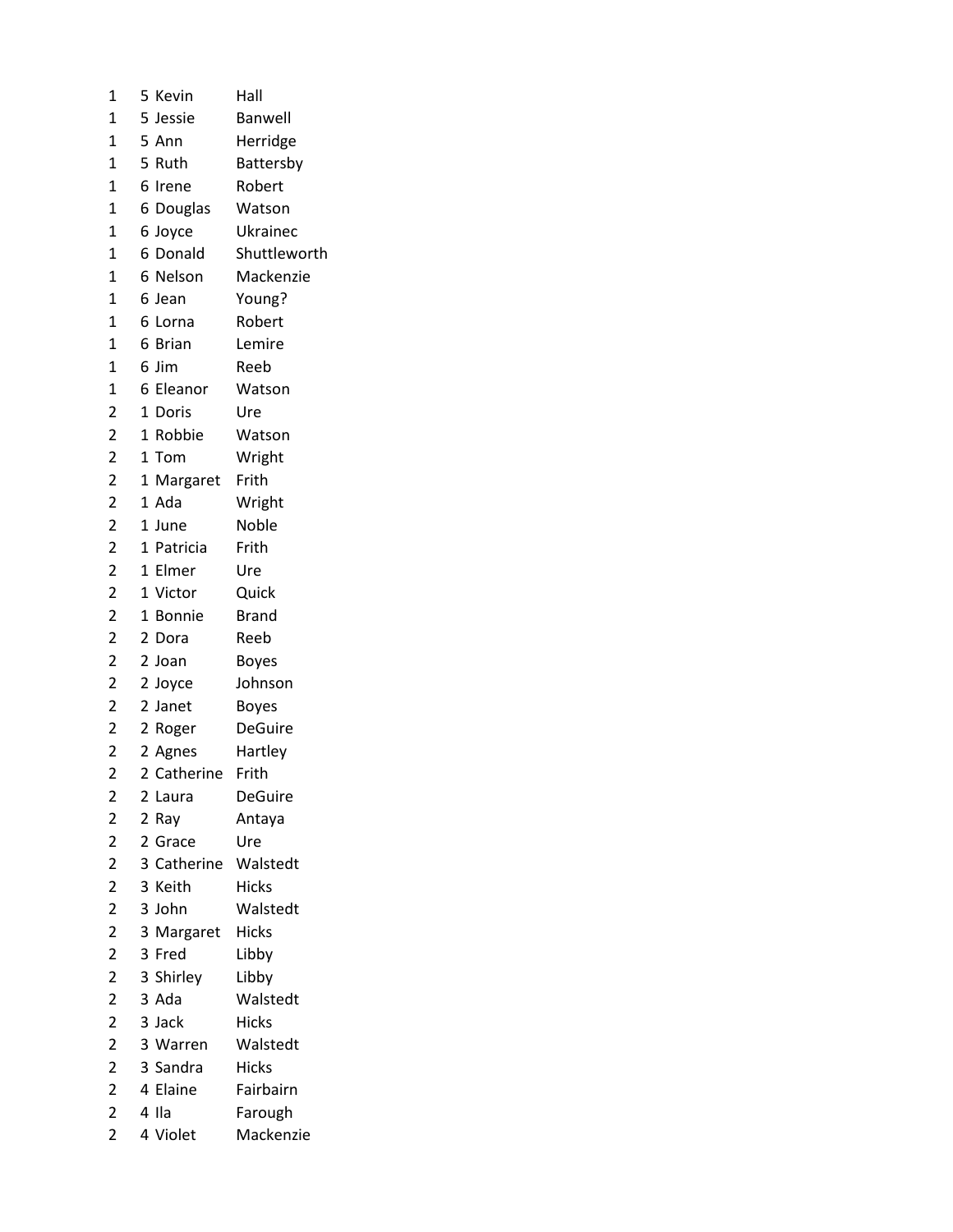| $\overline{\mathbf{c}}$ | Bill<br>4                | <b>Henricks</b> |
|-------------------------|--------------------------|-----------------|
| 2                       | 4<br><b>Bob</b>          | Mackenzie       |
| $\overline{c}$          | 4<br>Herb                | <b>Henricks</b> |
| $\overline{2}$          | 4 Tom                    | Mackenzie       |
| $\overline{2}$          | 4 Gerry                  | Cowling         |
| $\overline{2}$          | 4 George                 | Fairbairn       |
| $\overline{\mathbf{c}}$ | 4<br>Milt                | Farough         |
| $\overline{2}$          | 5<br>Eunice              | Lemire          |
| $\overline{c}$          | 5 Bonnie                 | Battersby       |
| $\overline{2}$          | 5 Thelma                 | Miller          |
| $\overline{2}$          | 5 Eddie                  | Lemire          |
| $\overline{2}$          | 5<br>Barbara             | Battersby       |
| $\overline{c}$          | 5 Gary                   | Watson          |
| $\overline{\mathbf{c}}$ | 5 Gwen                   | Battersby       |
| $\overline{2}$          | 5 Isabelle               | Sambell?        |
| $\overline{\mathbf{c}}$ | 5 Wayne                  | Watson          |
| $\overline{c}$          | 5 Shelley                | Lemire          |
| $\overline{2}$          | 6 Mona                   | Battersby       |
| $\overline{\mathbf{c}}$ | 6<br>Leanne              | Miller          |
| $\overline{c}$          | 6 Linda                  | Mackenzie       |
| $\overline{\mathbf{c}}$ | 6 Mabel                  | Crawford        |
| $\overline{2}$          | 6 Beulah                 | Watson          |
| $\overline{2}$          | 6 Gerald                 | Watson          |
| $\overline{2}$          | 6 Lloyd                  | Rounding        |
| $\overline{2}$          | 6 Eilleen                | Rounding        |
| $\overline{\mathbf{c}}$ | 6<br>Bob                 | Hergott         |
| $\overline{2}$          | 6 Yvonne                 | Hergott         |
| 3                       | 1 Collette               | Mackenzie       |
| 3                       | $\mathbf 1$<br>Janet     | Frith           |
| 3                       | 1 Shirley                | Shilson         |
| 3                       | 1<br>Marylin             | Lafond          |
| 3                       | Vera<br>1                | Phillips        |
| 3                       | 1 Shirley                | Reeb            |
| 3                       | 1 Connie                 | Little          |
| 3                       | 1 Gloria                 | Phillips        |
| 3                       | $\mathbf 1$<br>Jack      | Phillips        |
| 3                       | Elizabeth<br>$\mathbf 1$ | Reeb            |
| 3                       | Collette<br>2            | Mackenzie       |
| 3                       | 2 Marcy                  | Mackenzie       |
| 3                       | 2 Violet                 | Libby           |
| 3                       | 2<br>Lorna               | Simpkins        |
| 3                       | 2 Bob                    | <b>Henricks</b> |
| 3                       | 2<br>Craid               | Mackenzie       |
| 3                       | 2 Susan                  | Phillips        |
| 3                       | 2<br><b>Betty</b>        | Adams           |
| 3                       | 2 Barbara                | Phillips        |
| 3                       | $\mathbf{2}$<br>Mabel    | Monro?          |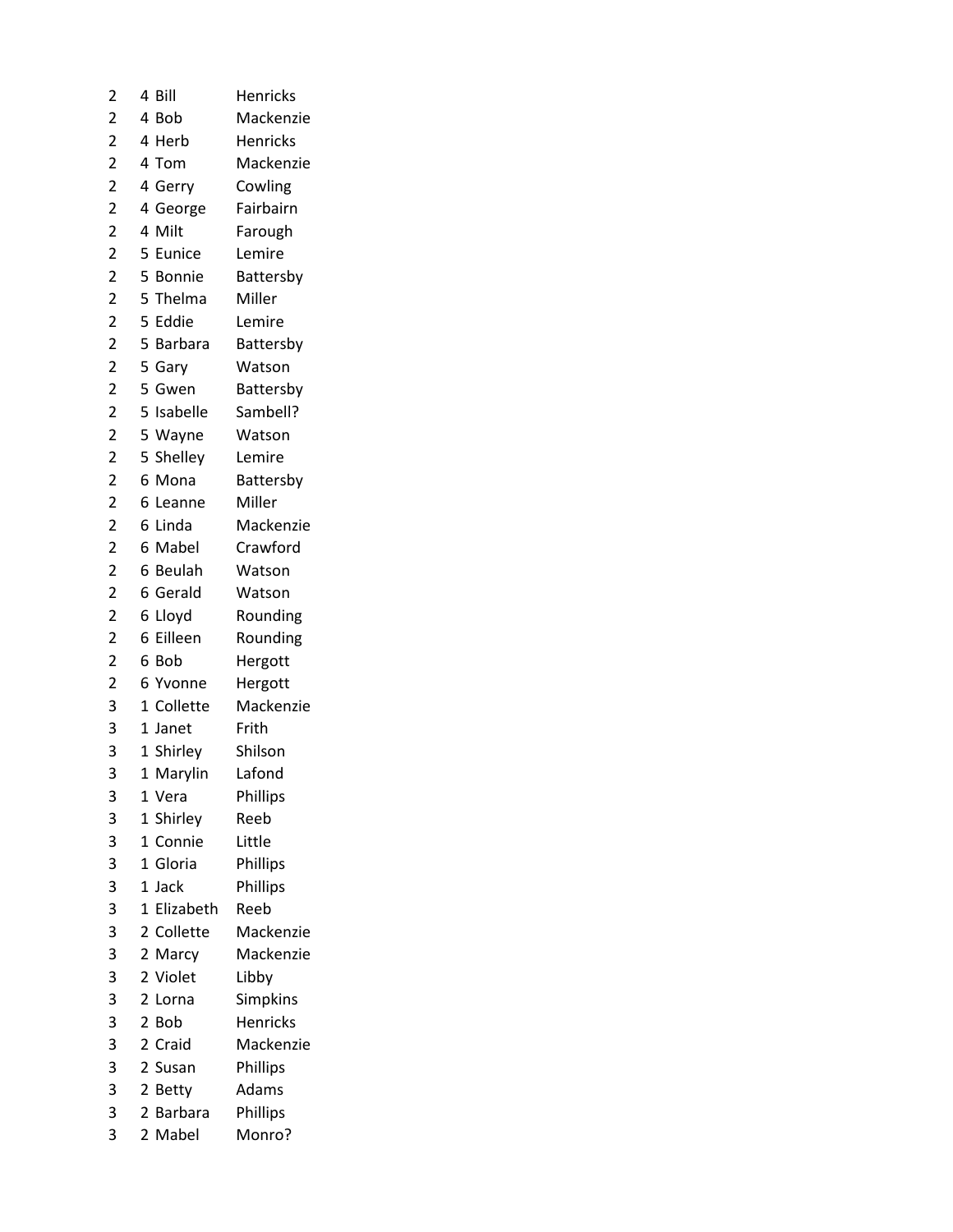| 3 | 3<br>Keith      | Mackenzie |
|---|-----------------|-----------|
| 3 | 3 Bob           | Harrow    |
| 3 | 3 Agnes         | Little    |
| 3 | 3 Leonard       | Little    |
| 3 | 3 Cheryl        | Vetor     |
| 3 | 3 Hilda         | Pitters   |
| 3 | 3 Donna         | Little    |
| 3 | 3 Kathy         | Mackenzie |
| 3 | 3 Norma         | Kerr      |
| 3 | 3 Brian         | Vetor     |
| 3 | 4 Lee Ann       | Wilson    |
| 3 | 4 Ralph         | Wilson    |
| 3 | 4 Ellen         | Wilson    |
| 3 | 4 Fred          | Wilson    |
| 3 | 4 Jim           | Wilson    |
| 3 | 4 Edna          | Hibbert?  |
| 3 | 4 Joe           | Hibbert   |
| 3 | 4 Joan          | Vaney?    |
| 3 | 4<br>Ron        | Vaney     |
| 3 | 4 Glen          | Vaney     |
| 3 | 5 Jackie        | Washbrook |
| 3 | 5 Israel        | Rondot    |
| 3 | 5 Mildred       | Robinson  |
| 3 | 5 Mary          | Jessop    |
| 3 | 5 Bob           | Hughes    |
| 3 | 5 Molly         | Hughes    |
| 3 | 5 Lottie        | Rice      |
| 3 | 5 Tommy         | Rondot    |
| 3 | 5 Jackie        | Weston    |
| 3 | 5 Mac           | MacRae    |
| 3 | 6<br>Daisy      | Gullick   |
| 3 | 6<br>Bea        | McCarthy  |
| 3 | 6<br>Len        | Gullick   |
| 3 | 6<br><b>Bob</b> | Weston    |
| 3 | 6<br>Lil        | Snyder    |
| 3 | 6<br>Jim        | Weston    |
| 3 | 6 Carl          | McCarthy  |
| 3 | 6<br>Frank      | Gullick   |
| 3 | 6<br>Emily      | Gullick   |
| 3 | 6<br>Mary       | Gullick   |
| 4 | 1<br>Thomas     | Simpson   |
| 4 | 1<br>Erin       | Little    |
| 4 | 1<br>Emma       | Little    |
| 4 | 1 Joan          | Kerr      |
| 4 | 1<br>Lloyd      | Little    |
| 4 | 1 Vic           | Camlis    |
| 4 | 1 Dorothy       | Lennon    |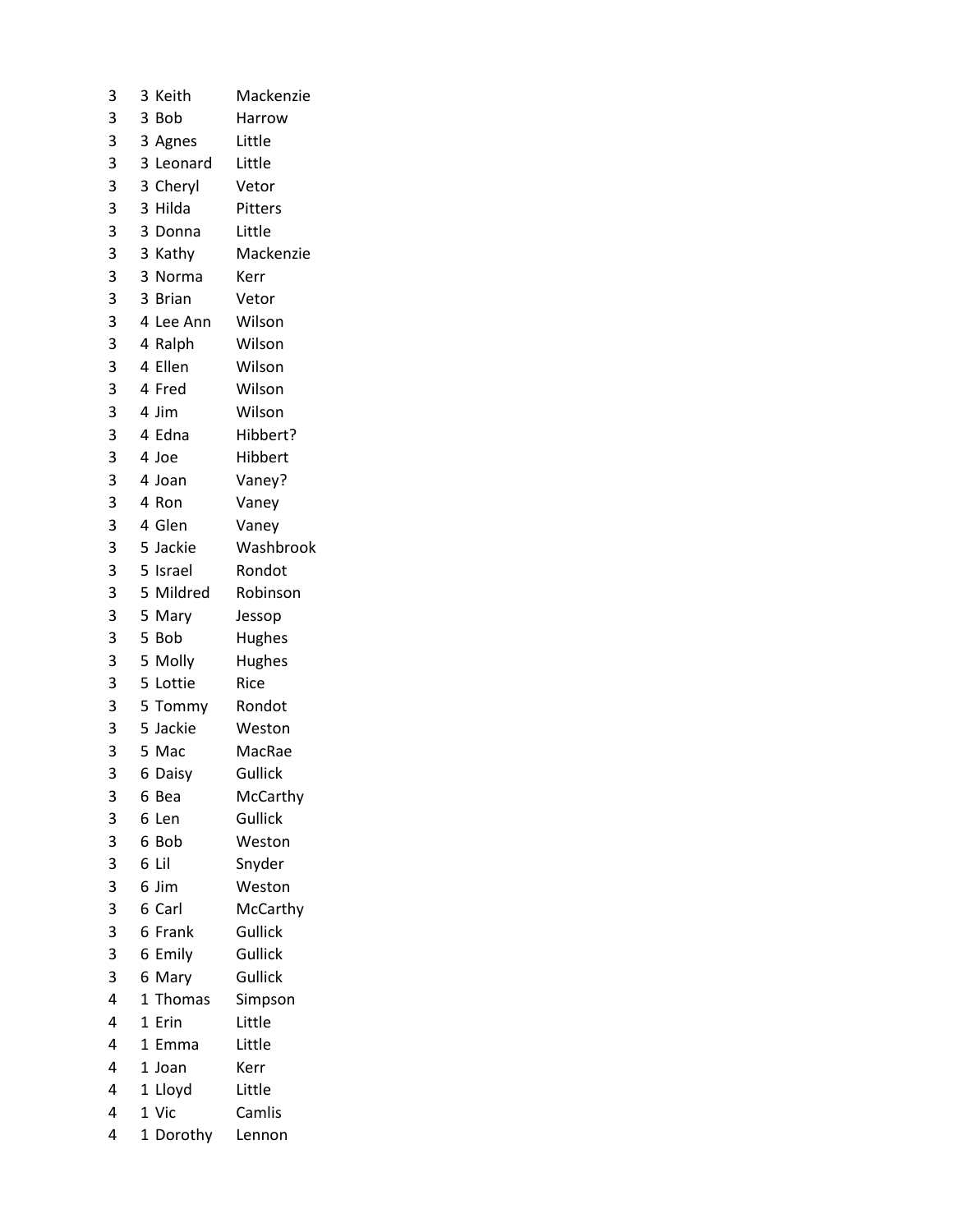| 4 | 1 | Barbara            | Camlis       |
|---|---|--------------------|--------------|
| 4 | 1 | Percy              | Lennon       |
| 4 | 1 | Emma               | Simpson      |
| 4 | 2 | Margaret           | Wardle       |
| 4 |   | 2 Jessie           | Ure          |
| 4 |   | 2 Dorothy          | Noble        |
| 4 |   | 2 Kathy            | Haug         |
| 4 |   | 2 Edyth            | Graham       |
| 4 | 2 | Roger              | Ure          |
| 4 |   | 2 Bill             | Johnson      |
| 4 |   | 2 Jennie Lynr Ford |              |
| 4 |   | 2 Beatrice         | Wardle       |
| 4 |   | 2 May              | Terry        |
| 4 |   | 3 Annie            | Mackenzie    |
| 4 |   | 3 Dorothy          | O'Keefe      |
| 4 |   | 3 Carol            | Rutherford   |
| 4 |   | 3 Angus            | Quick        |
| 4 |   | 3 Jim              | Quick        |
| 4 |   | 3 Margo            | <b>Brown</b> |
| 4 |   | 3 Pat              | Rutherford   |
| 4 |   | 3 Margaret         | Stephens     |
| 4 |   | 3 George           | Mackenzie    |
| 4 |   | 3 Kathy            | O'Keefe      |
| 4 |   | 4 Bill             | Kurry        |
| 4 |   | 4 Doug             | MacLean      |
| 4 |   | 4 Al               | Jessop       |
| 4 |   | 4 Betty            | MacLean      |
| 4 |   | 4 William D.       | Hill         |
| 4 |   | 4 Jos. L.          | Little       |
| 4 |   | 4 Laurie           | Mackenzie    |
| 4 |   | 4 Mary             | Watson       |
| 4 |   | 4 Barry            | Watson       |
| 4 | 4 | Opal               | Jessop       |
| 4 | 5 | Roy                | Fairbairn    |
| 4 | 5 | Ethel              | <b>Sales</b> |
| 4 |   | 5 Mabel            | <b>Hicks</b> |
| 4 |   | 5 Ethel            | Mackenzie    |
| 4 |   | 5 William          | <b>Sales</b> |
| 4 |   | 5 Mary             | Wyatt        |
| 4 | 5 | Paul               | Dawson       |
| 4 |   | 5 Cliff            | Mackenzie    |
| 4 | 5 | Ray                | <b>Hicks</b> |
| 4 |   | 5 Marion           | Fairbairn    |
| 4 | 6 | Megan              | Little       |
| 4 | 6 | <b>Bruce</b>       | Camlis       |
| 4 |   | 6 Joan             | Little       |
| 4 | 6 | Dawn               | Little       |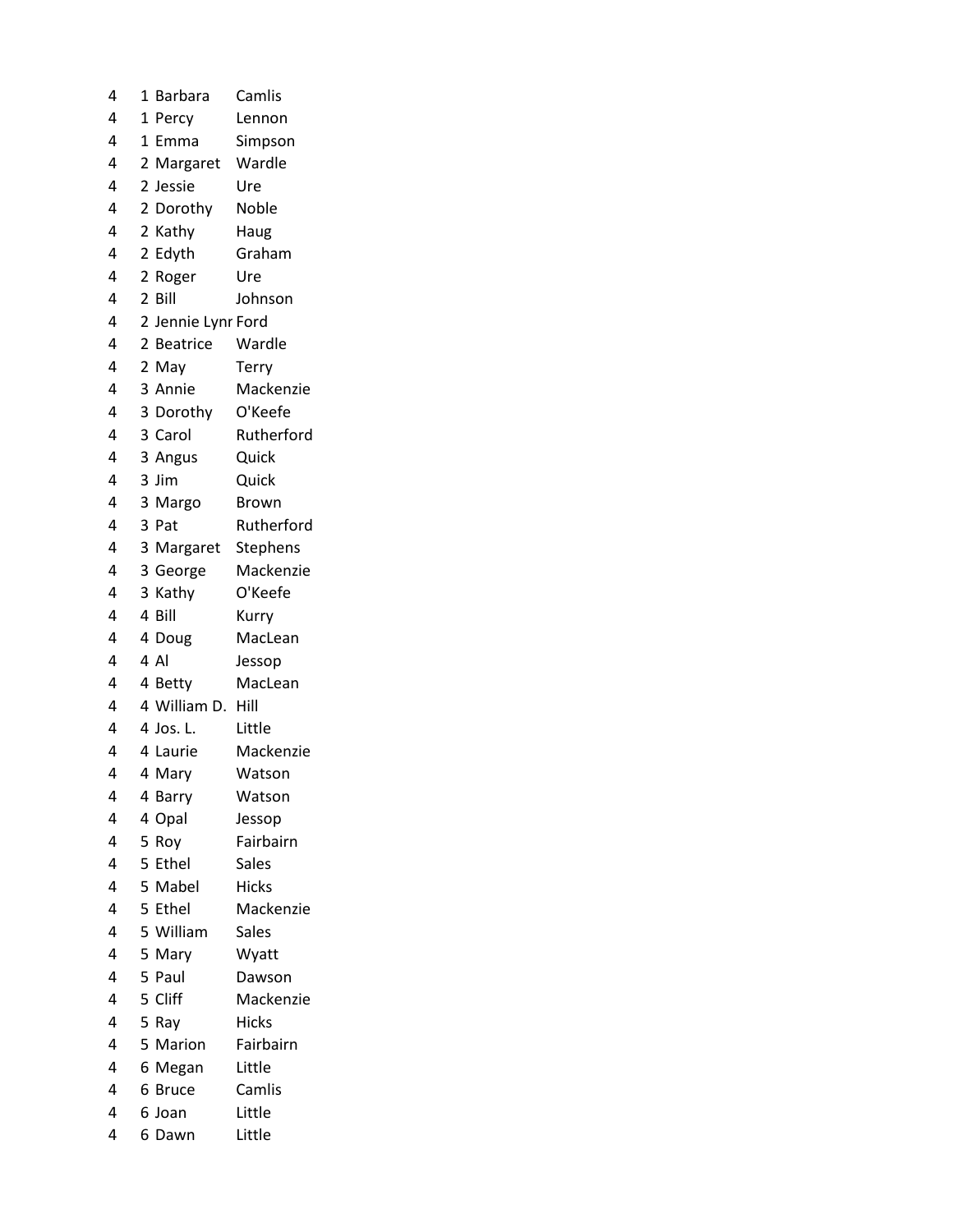| 4 | 6 Wayne               | Little       |
|---|-----------------------|--------------|
| 4 | 6 Garry               | Camlis       |
| 4 | 6 Kathy               | Little       |
| 4 | 6 George              | Kerr         |
| 4 | 6 Megan               | Little       |
| 4 | 6 Robert              | Little       |
| 5 | 1 Arthur              | Rowe         |
| 5 | 1 Catherine Greaves   |              |
| 5 | 1 Dorothy             | Hicks        |
| 5 | 1 Shelley             | Munro        |
| 5 | 1 Susan               | Reeb         |
| 5 | 1 Shirley             | Reeb         |
| 5 | 1 Cindy               | Libby        |
| 5 | 1A                    | Munro        |
| 5 | 1 Gertie              | Rowe         |
| 5 | 1 Bruce               | Munro        |
| 5 | 2 Edythe              | Durbin       |
| 5 | 2 Rose                | Easson       |
| 5 | 2 Lillian             | Mackay       |
| 5 | 2 Herb                | Price        |
| 5 | 2 Helen               | Rutherford   |
| 5 | 2 Sybil               | Price        |
| 5 | 2 Harriet             | Sheridan     |
| 5 | 2 Pearl               | Eglin        |
| 5 | 2 Lilian              | <b>Brown</b> |
| 5 | 2 Eva                 | Ferguson     |
| 5 | 3 Gladys              | Greaves      |
| 5 | 3 Jean                | Vetor        |
| 5 | 3 Marion              | Shuttleworth |
| 5 | 3 Laura               | Greaves      |
| 5 | 3 Jimm                | Stitt        |
| 5 | 3 Janet               | Frith        |
| 5 | 3 Elmer               | Sherman      |
| 5 | 3 Jim                 | Ure          |
| 5 | 3 Lily                | Ure          |
| 5 | 3 Archie              | Matier       |
| 5 | 4 Vina                | Gauthier     |
| 5 | 4 Bertha              | Pinkney      |
| 5 | 4 Marguerite Kavanagh |              |
| 5 | 4 Geraldine           | Irwin        |
| 5 | 4 Dorothy             | <b>Blake</b> |
| 5 | 4 Normalie            | Voakes       |
| 5 | 4 Marie               | Taylor       |
| 5 | 4 Lilian              | Fitzgerald   |
| 5 | 4 Roxie               | McQuarrie    |
| 5 | 4 Annette             | Vojinov      |
| 5 | 5 Doreen              | Phillips     |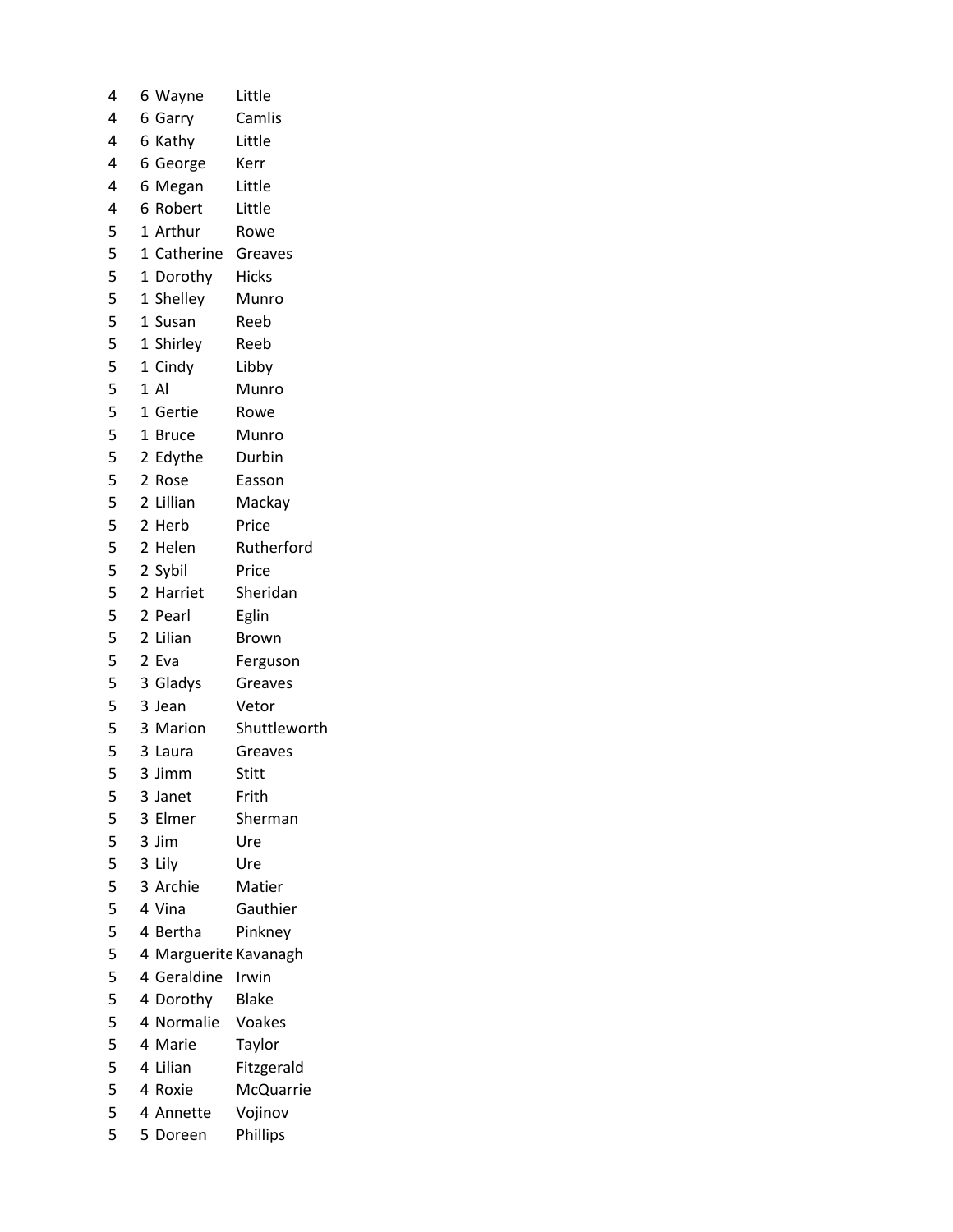| 5                        | 5 Margaret              | Tofflemire     |
|--------------------------|-------------------------|----------------|
| 5                        | 5 Douglas               | Beetham        |
| 5                        | 5 Audrey                | <b>Burrows</b> |
| 5                        | 5 Lorna                 | Simpkins       |
| 5                        | 5 Irene                 | Ouellette      |
| 5                        | 5 Judy                  | Phillips       |
| 5                        | 5 Pauline               | LeClair        |
| $\overline{\phantom{a}}$ | 5 Doris                 | Beetham        |
| $\overline{\phantom{a}}$ | 5 Ruby                  | Peebles?       |
| 5                        | 6 Elizabeth             | Fairbairn      |
| 5                        | 6 Belle                 | Wilson         |
| 5                        | 6 Beverly               | Mackenzie      |
| 5                        | 6 April                 | Phillips       |
| $\overline{5}$           | 6 Gayle                 | Mackenzie      |
| 5                        | 6 Jim                   | Rutherford     |
| 5                        | 6 Mina                  | Ure            |
| 5                        | 6 Ida                   | Frith          |
| 5                        | 6 Colleen               | Mackenzie      |
| 5                        | 6 Brian                 | Ritherford     |
| 6                        | Edna<br>$\mathbf{1}$    | Sherman        |
| 6                        | 1 Percy                 | Frith          |
| 6                        | 1 Art                   | Shuttleworth   |
| 6                        | 1 John                  | Greaves        |
| 6                        | 1 Helen                 | Matier         |
| 6                        | 1<br>Ivan               | Greaves        |
| 6                        | 1 Mary                  | Stitt          |
| 6                        | Otis<br>1               | Vetor          |
| 6                        | 1 Ray                   | Ure            |
| 6                        | 1 Lori                  | Ure            |
| 6                        | 2 George                | Law            |
| 6                        | $\overline{2}$<br>Annie | Law            |
| 6                        | 2 George                | Hepple?        |
| 6                        | 2 Lee                   | Hepple         |
| 6                        | 2<br>Marion             | Hepple         |
| 6                        | 2 Edna                  | Wilson         |
| 6                        | 2 Davis                 | Corkish?       |
| 6                        | 2 Janet                 | Corkish        |
| 6                        | 2 Linda                 | Corkish        |
| 6                        | Lilian<br>2             | Roberts        |
| 6                        | 3 Deanna                | MacRae         |
| 6                        | 3 Ray                   | Robinson       |
| 6                        | 3 Carson                | Jessop         |
| 6                        | 3 Avis                  | Weston         |
| 6                        | 3 Joe                   | Rice           |
| 6                        | 3 Joan                  | Howard         |
| 6                        | 3 Terry                 | Washbrook      |
| 6                        | 3 Susan                 | Weston         |
|                          |                         |                |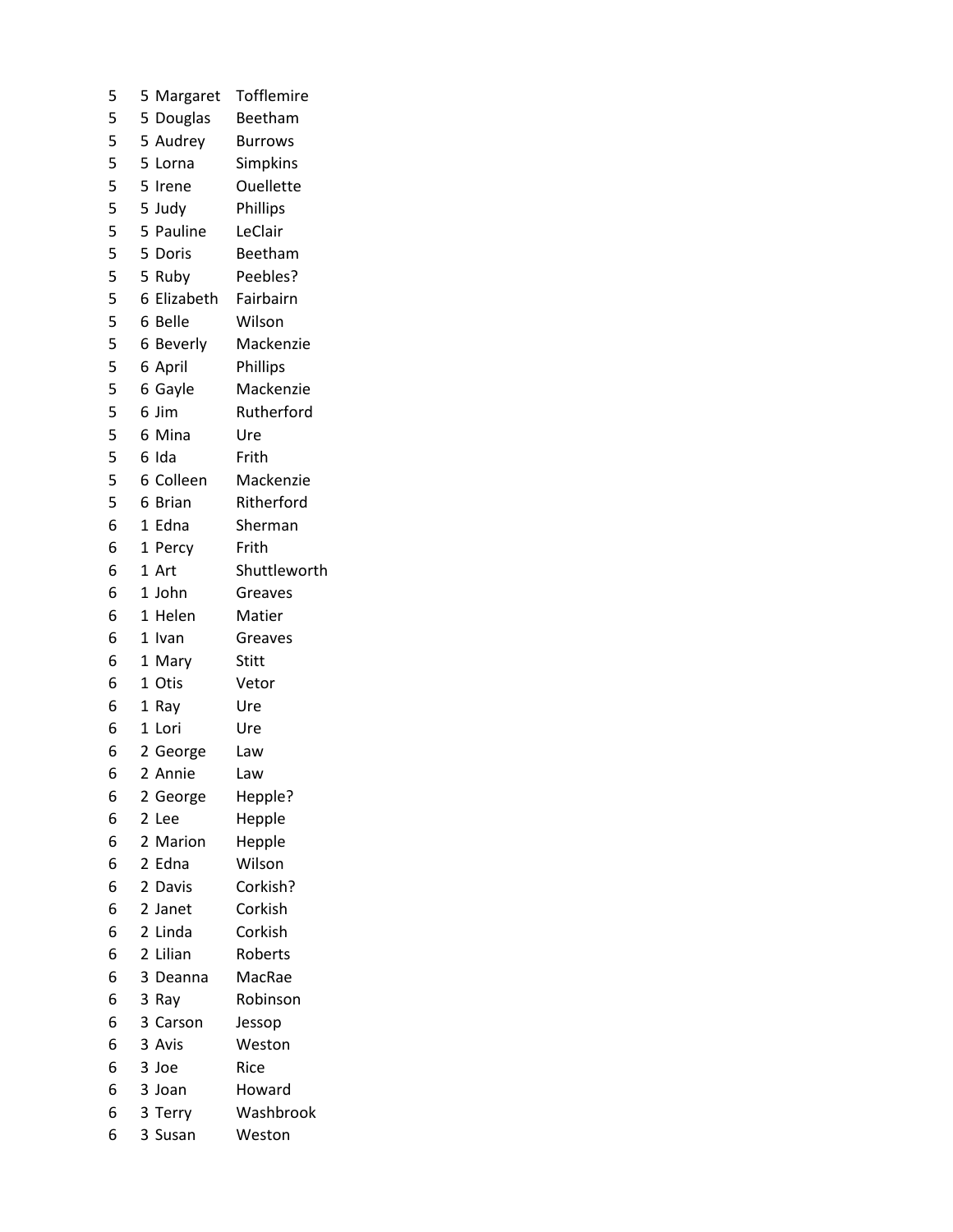| 6              | 3            | Ann               | Rondot          |
|----------------|--------------|-------------------|-----------------|
| 6              |              | 3 Neil            | Weston          |
| 6              |              | 4 Sharon          | O'Neil          |
| 6              |              | 4 Mrs. Glen       | O'Neil          |
| 6              |              | 4 Thelma          | Weir            |
| 6              |              | 4 George          | Weir            |
| 6              |              | 4 Peggy           | Hill            |
| 6              |              | 4 Amy             | Hill            |
| 6              |              | 4 Jayne           | Weir            |
| 6              |              | 4 Tom             | Weir            |
| 6              |              | 4 Bob             | Weir            |
| 6              |              | 4 Noreen          | Weir            |
| 6              |              | 5 Leonard         | Phillips        |
| 6              | 5            | Roger             | Maynard         |
| 6              |              | 5 Zelpha          | Tansley         |
| 6              |              | 5 Charlotte       | Phillips        |
| 6              |              | 5 Carrie          | Maynard         |
| 6              |              | 5 David           | Phillips        |
| 6              |              | 5 Sylvia          | Malenfant       |
| 6              |              | 5 Evelyn          | <b>Hicks</b>    |
| 6              |              | 5 Shirley         | Tansley         |
| 6              |              | 5 Evelyn          | Eldridge        |
| 6              |              | 6 Tracy           | Washbrook       |
| 6              | 6            | Francis           | Washbrook       |
| 6              |              | 6 Jackie          | Washbrook       |
| 6              |              | 6 Edward          | Washbrook       |
| 6              |              | 6 Harvey          | Washbrook       |
| 6              | 6            | Margaret          | Washbrook       |
| 6              | 6            | Murray            | Washbrook       |
| 6              |              | 6 Terry           | Washbrook       |
| 6              | 6            | Lillian           | Washbrook       |
| 6              | 6            | Fred              | Washbrook       |
| 7              | 1            | Elinore           | Clifford        |
| 7              | 1            | Darryl            | Mackenzie       |
| $\overline{7}$ | $\mathbf{1}$ | Florence          | Holland         |
| $\overline{7}$ | 1            | Robin             | Phillips        |
| $\overline{7}$ | $\mathbf{1}$ | Murray            | Mackenzie       |
| 7              | 1            | Laura             | <b>Henricks</b> |
| 7              | $\mathbf{1}$ | Wilfred           | Libby           |
| 7              |              | 1 Amanda          | Levi            |
| 7              | $\mathbf 1$  | Fred              | Adams           |
| 7              | $\mathbf{1}$ | Gladys            | Collins         |
| 7              | 2            | <b>Nellie</b>     | Saylor          |
| 7              |              | 2 Gordon          | Saylor          |
| 7              |              | 2 Graydon         | Howe            |
| $\overline{7}$ |              | 2 Wellington Howe |                 |
| 7              |              | 2 Sarah           | Howe            |